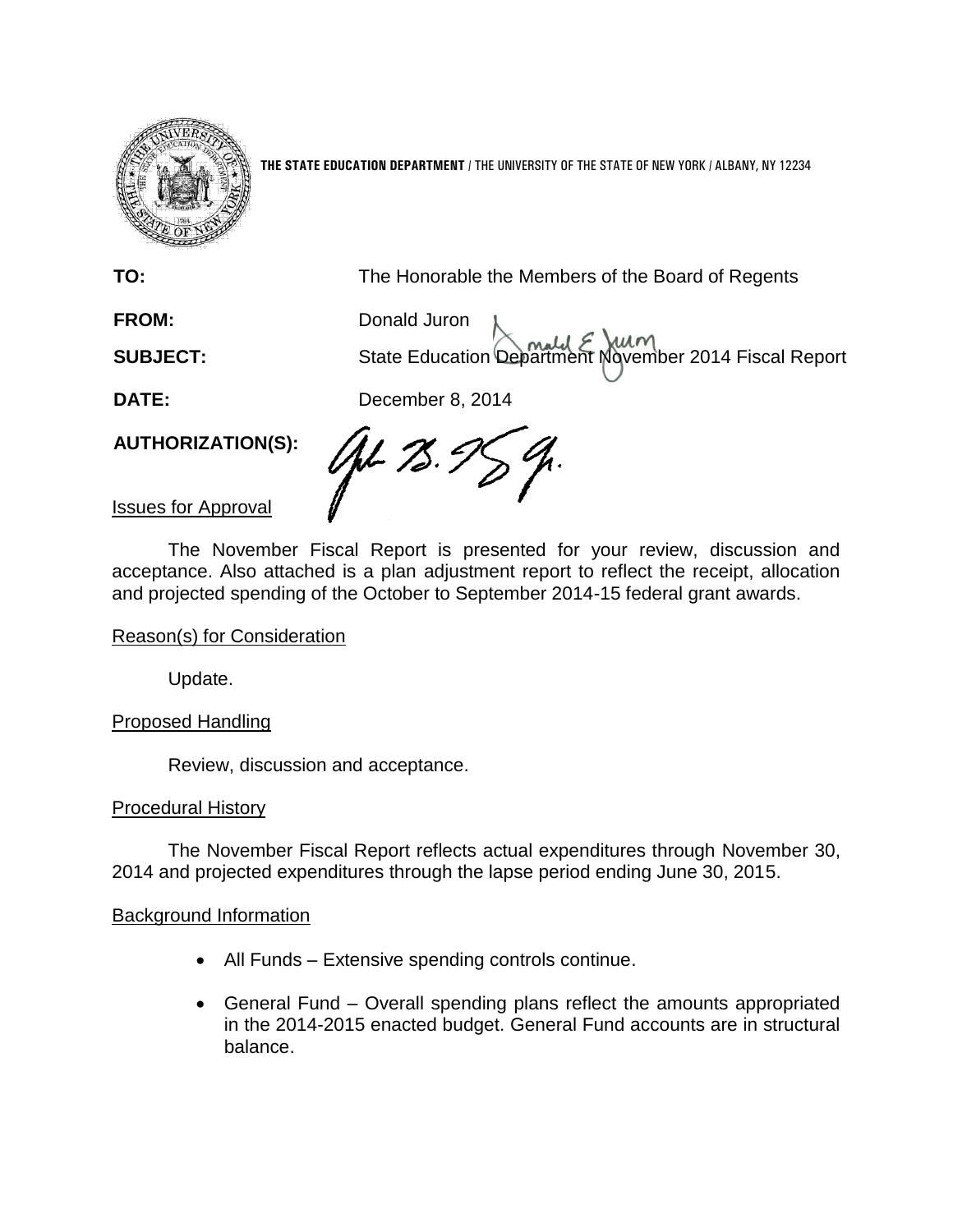- Special Revenue Our revenue accounts are all in structural balance on a current year basis and the accumulated negative balance in the Cultural Education Account is being reduced by approximately \$400,000.
- Federal This report reflects current year plans for two year grant awards.

#### Recommendation

I recommend that the Board of Regents accept the November 2014 State Education Department Fiscal Report as presented.

#### Timetable for Implementation

N/A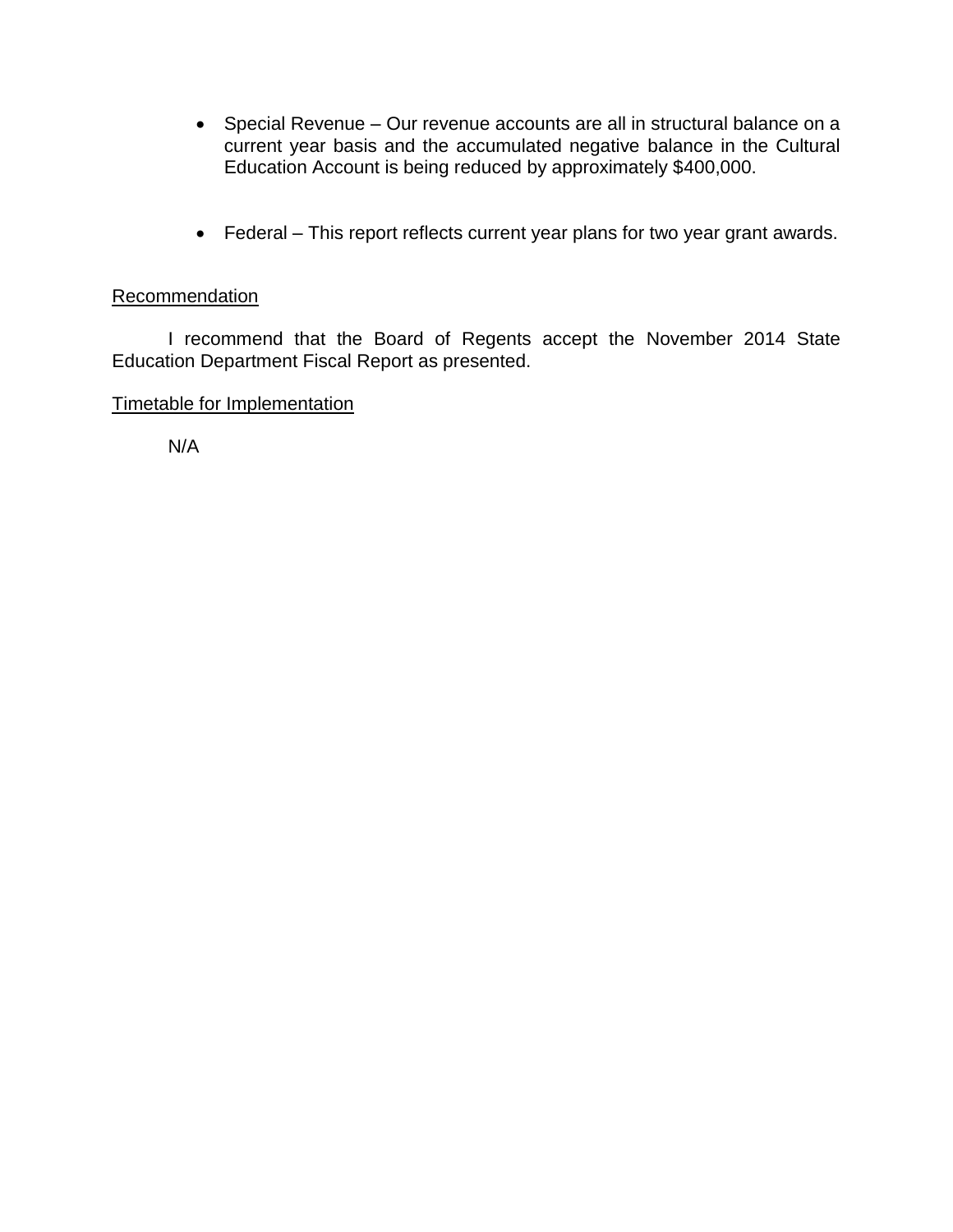|                            |          | (1)                | (2)                      | (3)                      | (4)                     | (5)                      | (6)                      | (7)                    | (8)                                  | (9)                           |
|----------------------------|----------|--------------------|--------------------------|--------------------------|-------------------------|--------------------------|--------------------------|------------------------|--------------------------------------|-------------------------------|
|                            |          |                    |                          | Cumulative               | Actual                  | Projected                | Total                    | 2014-2015              | Projected                            | Cumulative<br>Projected       |
|                            |          | Available          | 2014-2015                | Projected                | <b>Expenditures</b>     | Expenditures             | Expenditures             | Projected              | Structural                           | <b>Balance</b>                |
|                            |          | Funds              | Projected                | Revenue                  | Through                 | to Program               | Actual and               | Revenue vs.            | Balance                              | at Program                    |
|                            |          | on 4/1/14          | Revenue                  | 2014-2015                | 11/30/14                | Period End               | Projected                | Expenditures           | at 3/31/15                           | Period End                    |
|                            |          |                    |                          |                          |                         |                          |                          |                        |                                      |                               |
| <b>GENERAL FUND</b>        |          |                    |                          |                          |                         |                          |                          |                        |                                      |                               |
| <b>Personal Service</b>    |          | $\mathbf 0$        | 25,770,256               | 25,770,256               | 15,413,976<br>9,421,497 | 10,356,280<br>13,420,247 | 25,770,256<br>22,841,744 | $\mathbf 0$            | $\boldsymbol{0}$<br>$\boldsymbol{0}$ | $\overline{0}$<br>$\mathbf 0$ |
| Nonpersonal Service        | Subtotal | 900,000<br>900,000 | 21,941,744<br>47,712,000 | 22,841,744<br>48,612,000 | 24,835,472              | 23,776,528               | 48,612,000               | (900,000)<br>(900,000) | $\mathbf 0$                          | $\mathbf{0}$                  |
|                            |          |                    |                          |                          |                         |                          |                          |                        |                                      |                               |
|                            |          |                    |                          |                          |                         |                          |                          |                        |                                      |                               |
|                            |          |                    |                          |                          |                         |                          |                          |                        |                                      |                               |
| <b>SPECIAL REVENUE</b>     |          |                    |                          |                          |                         |                          |                          |                        |                                      |                               |
| All Accounts               | Subtotal | 27,939,796         | 161,592,052              | 189,531,848              | 97,373,778              | 68,767,201               | 166,140,979              | $(4,548,927)$ (a)      | 4,987,963                            | 23,390,869                    |
|                            |          |                    |                          |                          |                         |                          |                          |                        |                                      |                               |
|                            |          |                    |                          |                          |                         |                          |                          |                        |                                      |                               |
|                            |          |                    |                          |                          |                         |                          |                          |                        |                                      |                               |
| <b>FEDERAL FUNDS</b>       |          |                    |                          |                          |                         |                          |                          |                        |                                      |                               |
| October-September Programs |          |                    |                          |                          |                         |                          |                          |                        |                                      |                               |
| <b>Personal Service</b>    |          | N/A                | N/A                      | 51,765,593               | 2,719,945               | 49,045,648               | 51,765,593               | N/A                    | N/A                                  | N/A                           |
| Fringe/Indirect Costs      |          | N/A                | N/A                      | 40,726,766               | 1,356,667               | 39,370,099               | 40,726,766               | N/A                    | N/A                                  | N/A                           |
| Nonpersonal Service        |          | N/A                | N/A                      | 18,495,855               | 297,959                 | 18,197,896               | 18,495,855               | N/A                    | N/A                                  | N/A                           |
|                            | Subtotal | N/A                | N/A                      | 110,988,214              | 4,374,571               | 106,613,643              | 110,988,214              | N/A                    | N/A                                  | N/A                           |
|                            |          |                    |                          |                          |                         |                          |                          |                        |                                      |                               |
| July-June Programs         |          |                    |                          |                          |                         |                          |                          |                        |                                      |                               |
| <b>Personal Service</b>    |          | N/A                | N/A                      | 37,809,485               | 10,275,716              | 27,533,769               | 37,809,485               | N/A                    | N/A                                  | N/A                           |
| Fringe/Indirect Costs      |          | N/A                | N/A                      | 28,212,848               | 2,177,204               | 26,455,076               | 28,212,848               | N/A                    | N/A                                  | N/A                           |
| Nonpersonal Service        |          | N/A                | N/A                      | 198,658,746              | 17,589,142              | 181,069,604              | 198,658,746              | N/A                    | N/A                                  | N/A                           |
|                            | Subtotal | N/A                | N/A                      | 264,681,079              | 30,042,063              | 235,058,448              | 264,681,079              | N/A                    | N/A                                  | N/A                           |
|                            |          |                    |                          |                          |                         |                          |                          |                        |                                      |                               |
| <b>GRAND TOTALS</b>        |          | N/A                | N/A                      | 613,813,141              | 156,625,885             | 434,215,819              | 590,422,272              | N/A                    | N/A                                  | N/A                           |

(a) This imbalance is the result of normal cash flow and the use of prior year funds to meet current year one-time obligations.

# **STATE EDUCATION DEPARTMENT GRAND TOTALS FINANCIAL STATUS AS OF NOVEMBER 30, 2014**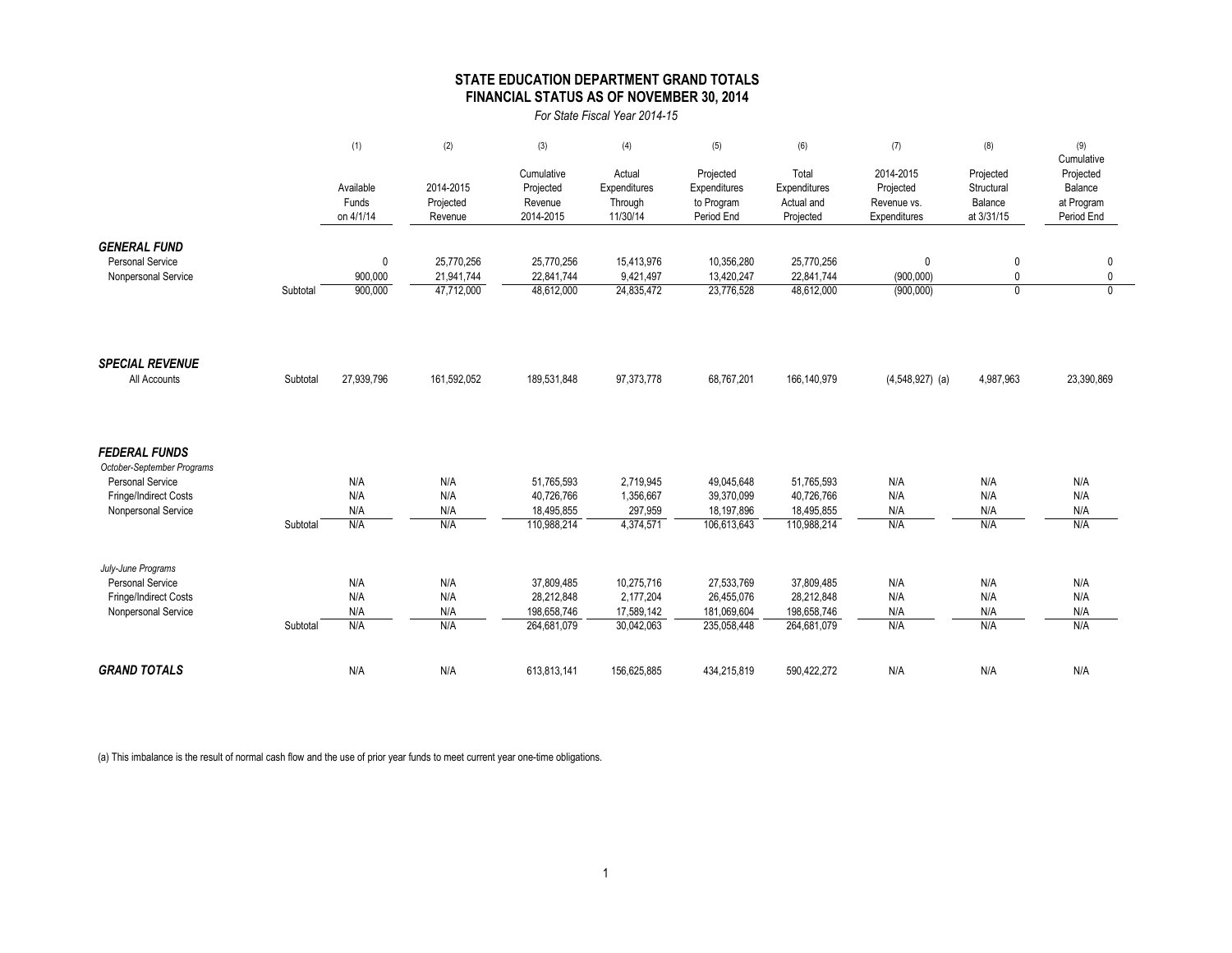|                                     |          | (1)                             | (2)                               | (3)                                             | (4)                                           | (5)                                                   | (6)                                              | (7)                                                   | (8)                                              | (9)<br>Cumulative                                       |
|-------------------------------------|----------|---------------------------------|-----------------------------------|-------------------------------------------------|-----------------------------------------------|-------------------------------------------------------|--------------------------------------------------|-------------------------------------------------------|--------------------------------------------------|---------------------------------------------------------|
|                                     |          | Available<br>Funds<br>on 4/1/14 | 2014-2015<br>Projected<br>Revenue | Cumulative<br>Projected<br>Revenue<br>2014-2015 | Actual<br>Expenditures<br>Through<br>11/30/14 | Projected<br>Expenditures<br>to Program<br>Period End | Total<br>Expenditures<br>Actual and<br>Projected | 2014-2015<br>Projected<br>Revenue vs.<br>Expenditures | Projected<br>Structural<br>Balance<br>at 3/31/15 | Projected<br><b>Balance</b><br>at Program<br>Period End |
| <b>GENERAL FUND</b>                 |          |                                 |                                   |                                                 |                                               |                                                       |                                                  |                                                       |                                                  |                                                         |
| <b>Personal Service</b>             |          | $\mathbf 0$                     | 667,000                           | 667,000                                         | 445,034                                       | 221,966                                               | 667,000                                          | $\mathbf 0$                                           | -0                                               |                                                         |
| Nonpersonal Service                 |          | 900,000                         | 3,539,000                         | 4,439,000                                       | 2,706,042                                     | 1,732,958                                             | 4,439,000                                        | $(900,000)$ (e)                                       | 0                                                |                                                         |
|                                     | Subtotal | 900,000                         | 4,206,000                         | 5,106,000                                       | 3,151,076                                     | 1,954,924                                             | 5,106,000                                        | (900,000)                                             | $\mathbf{0}$                                     | $\mathbf{0}$                                            |
| <b>FEDERAL FUNDS</b>                |          |                                 |                                   |                                                 |                                               |                                                       |                                                  |                                                       |                                                  |                                                         |
| October-September Programs          |          |                                 |                                   |                                                 |                                               |                                                       |                                                  |                                                       |                                                  |                                                         |
| <b>Personal Service</b>             |          | N/A                             | N/A                               | 45,884,936                                      | $\mathbf 0$                                   | 45,884,936                                            | 45,884,936                                       | N/A                                                   | N/A                                              | N/A                                                     |
| <b>Fringe/Indirect Costs</b>        |          | N/A                             | N/A                               | 36,506,056                                      | 0                                             | 36,506,056                                            | 36,506,056                                       | N/A                                                   | N/A                                              | N/A                                                     |
| Nonpersonal Service                 |          | N/A                             | N/A                               | 13,997,777                                      | $\mathbf 0$                                   | 13,997,777                                            | 13,997,777                                       | N/A                                                   | N/A                                              | N/A                                                     |
|                                     | Subtotal | N/A                             | N/A                               | 96,388,769                                      | $\mathbf 0$                                   | 96,388,769                                            | 96,388,769                                       | N/A                                                   | N/A                                              | N/A                                                     |
| July-June Programs                  |          |                                 |                                   |                                                 |                                               |                                                       |                                                  |                                                       |                                                  |                                                         |
| <b>Personal Service</b>             |          | N/A                             | N/A                               | 1,706,700                                       | 167,623                                       | 1,539,077                                             | 1,706,700                                        | N/A                                                   | N/A                                              | N/A                                                     |
| <b>Fringe/Indirect Costs</b>        |          | N/A                             | N/A                               | 1,255,278                                       | 0                                             | 1,255,278                                             | 1,255,278                                        | N/A                                                   | N/A                                              | N/A                                                     |
| Nonpersonal Service                 |          | N/A                             | N/A                               | 626,260                                         | 197,434                                       | 428,826                                               | 626,260                                          | N/A                                                   | N/A                                              | N/A                                                     |
|                                     | Subtotal | N/A                             | N/A                               | 3,588,238                                       | 365,057                                       | 3,223,181                                             | 3,588,238                                        | N/A                                                   | N/A                                              | N/A                                                     |
| <b>SPECIAL REVENUE</b>              |          |                                 |                                   |                                                 |                                               |                                                       |                                                  |                                                       |                                                  |                                                         |
| <b>Workers' Compensation</b>        |          | 155,001                         | $100,000$ (b)                     | 255,001                                         | 19,070                                        | 80,930                                                | 100,000                                          | $\pmb{0}$                                             | $\overline{0}$                                   | 155,001                                                 |
| <b>Social Security</b>              |          | $0$ (a)                         | 422,454                           | 422,454                                         | 88,807                                        | 333,647                                               | 422,454                                          | $\mathbf{0}$                                          | $\overline{0}$                                   |                                                         |
| Proprietary - Supervision           |          | 2,637,496                       | $3,500,000$ (c)                   | 6,137,496                                       | 2,476,760                                     | 1,300,262                                             | 3,777,022                                        | $(277, 022)$ (e)                                      | 159,768                                          | 2,360,474 (f)                                           |
| Proprietary - Tuition Reimbursement |          | 3,139,152                       | 432,310 (d)                       | 3,571,462                                       | 163,845                                       | 286,155                                               | 450,000                                          | $(17,690)$ (e)                                        | 182,310                                          | $3,121,462$ (g)                                         |
| High School Equivalency (GED)       |          | 525,594                         | 200,000                           | 725,594                                         | 77,995                                        | 575,580                                               | 653,575                                          | $(453, 575)$ (e)                                      | $(453, 575)$ (e)                                 | 72,019                                                  |

(a) This is a reimbursable account. Carry-in balances are not reported for reimbursable accounts since these balances will ultimately be zero (allowing for processing time).

(b) A sweep of \$32,000 is anticipated against this account pursuant to the enacted State budget.

(c) A sweep of \$297,000 is anticipated against this account pursuant to the enacted State budget.

(e) This imbalance is the result of normal cash flow and the use of prior year funds to meet current year one-time obligations.

(f) Some funds are earmarked for future technology enhancements.

(g) Funds are earmarked to provide financial protection for students who attend licensed proprietary schools in the event of a school closing.

### **FINANCIAL STATUS AS OF NOVEMBER 30, 2014 ADULT CAREER AND CONTINUING EDUCATION SERVICES**

*For State Fiscal Year 2014-15*

(d) A sweep of \$23,000 is anticipated against this account pursuant to the enacted State budget.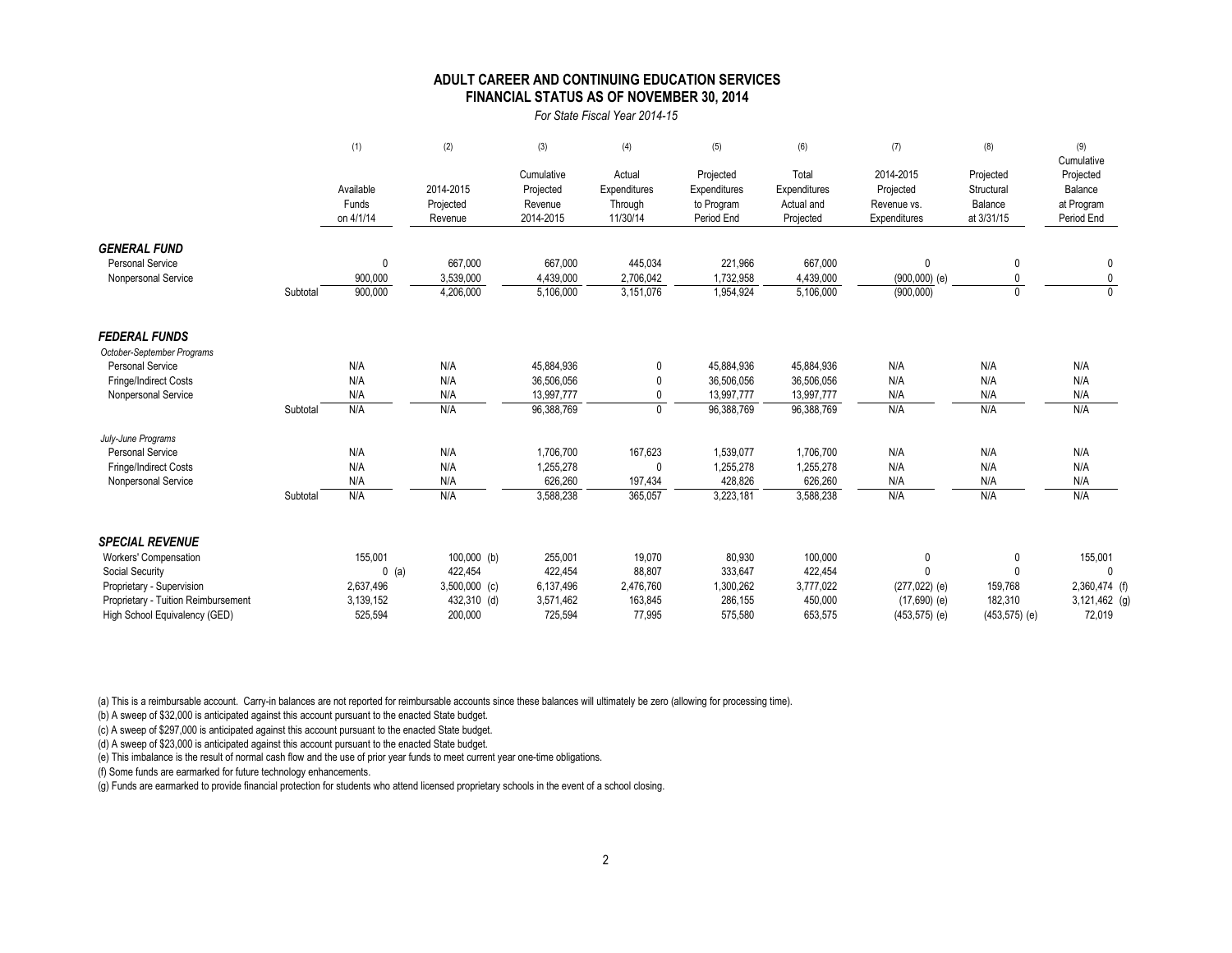| (7)                 | (8)        | (9)            |
|---------------------|------------|----------------|
|                     |            | Cumulative     |
| 2014-2015           | Projected  | Projected      |
| Projected           | Structural | <b>Balance</b> |
| Revenue vs.         | Balance    | at Program     |
| <b>Expenditures</b> | at 3/31/15 | Period End     |
|                     |            |                |
|                     |            |                |
| 2,036,384           | 3,864,634  | 12,558,077     |
|                     |            |                |
| (4,060,000)         | 0          | 4,340,000      |
|                     |            |                |

|                                                     | (1)                             | (2)                               | (3)                                             | (4)                                           | (5)                                                   | (6)                                              | (7)                                                   | (8)                                              | (9)<br>Cumulative                                |  |
|-----------------------------------------------------|---------------------------------|-----------------------------------|-------------------------------------------------|-----------------------------------------------|-------------------------------------------------------|--------------------------------------------------|-------------------------------------------------------|--------------------------------------------------|--------------------------------------------------|--|
|                                                     | Available<br>Funds<br>on 4/1/14 | 2014-2015<br>Projected<br>Revenue | Cumulative<br>Projected<br>Revenue<br>2014-2015 | Actual<br>Expenditures<br>Through<br>11/30/14 | Projected<br>Expenditures<br>to Program<br>Period End | Total<br>Expenditures<br>Actual and<br>Projected | 2014-2015<br>Projected<br>Revenue vs.<br>Expenditures | Projected<br>Structural<br>Balance<br>at 3/31/15 | Projected<br>Balance<br>at Program<br>Period End |  |
| <b>SPECIAL REVENUE</b><br>Office of the Professions | 10,521,693                      | 49,000,000 (a)                    | 59,521,693                                      | 28,641,582                                    | 18,322,034                                            | 46,963,616                                       | 2,036,384                                             | 3,864,634                                        | 12,558,077                                       |  |
| <b>E-Licensing Project</b>                          | 8,400,000                       |                                   | 8,400,000                                       | 240,005                                       | 3,819,995                                             | 4,060,000                                        | (4,060,000)                                           | 0                                                | 4,340,000                                        |  |

(a) A sweep of \$2,777,000 is anticipated against this account pursuant to the enacted State budget.

## **FINANCIAL STATUS AS OF NOVEMBER 30, 2014 PROFESSIONS**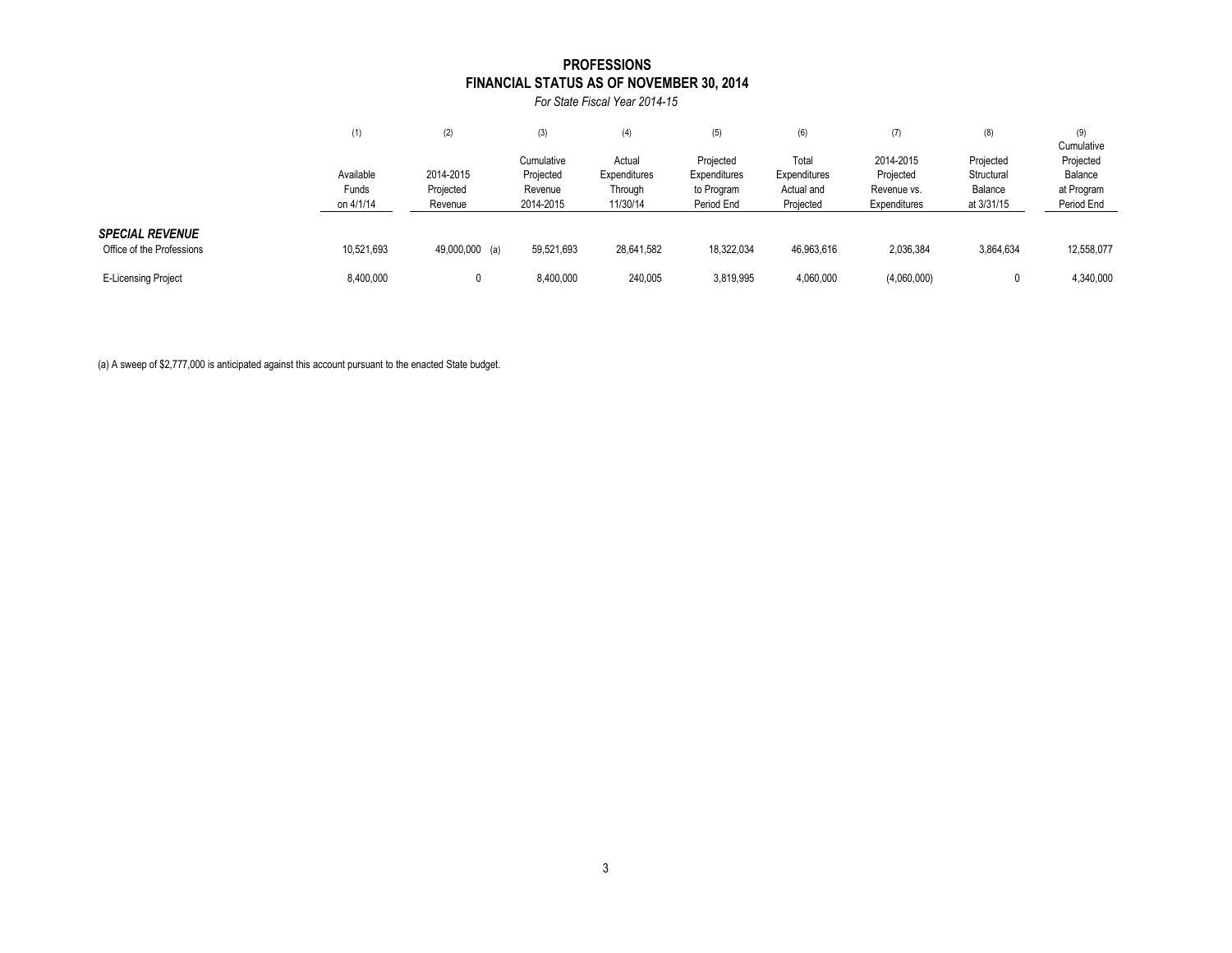|                                                |          | (1)                             | (2)                               | (3)                                             | (4)                                           | (5)                                                   | (6)                                              | (7)                                                   | (8)                                              | (9)<br>Cumulative                                |
|------------------------------------------------|----------|---------------------------------|-----------------------------------|-------------------------------------------------|-----------------------------------------------|-------------------------------------------------------|--------------------------------------------------|-------------------------------------------------------|--------------------------------------------------|--------------------------------------------------|
|                                                |          | Available<br>Funds<br>on 4/1/14 | 2014-2015<br>Projected<br>Revenue | Cumulative<br>Projected<br>Revenue<br>2014-2015 | Actual<br>Expenditures<br>Through<br>11/30/14 | Projected<br>Expenditures<br>to Program<br>Period End | Total<br>Expenditures<br>Actual and<br>Projected | 2014-2015<br>Projected<br>Revenue vs.<br>Expenditures | Projected<br>Structural<br>Balance<br>at 3/31/15 | Projected<br>Balance<br>at Program<br>Period End |
| <b>GENERAL FUND</b>                            |          |                                 |                                   |                                                 |                                               |                                                       |                                                  |                                                       |                                                  |                                                  |
| <b>Personal Service</b><br>Nonpersonal Service |          | $\pmb{0}$<br>0                  | 2,325,256<br>335,355              | 2,325,256<br>335,355                            | 1,633,652<br>186,234                          | 691,605<br>149,121                                    | 2,325,256<br>335,355                             | $\mathbf 0$<br>$\mathbf{0}$                           | $\mathbf 0$<br>$\mathbf 0$                       | $\mathbf 0$<br>$\mathbf 0$                       |
| <b>Tenured Teacher Hearings NPS</b>            | Subtotal | $\mathbf 0$                     | 5,500,389<br>8,161,000            | 5,500,389<br>8,161,000                          | 3,405,837<br>5,225,722                        | 2,094,552<br>2,935,278                                | 5,500,389<br>8,161,000                           | $\Omega$                                              | 0<br>$\mathbf{0}$                                | $\mathbf 0$<br>$\mathbf{0}$                      |
| <b>FEDERAL FUNDS</b>                           |          |                                 |                                   |                                                 |                                               |                                                       |                                                  |                                                       |                                                  |                                                  |
| July-June Programs<br><b>Personal Service</b>  |          | N/A                             | N/A                               | 910,326                                         | 66,880                                        | 843,446                                               | 910,326                                          | N/A                                                   | N/A                                              | N/A                                              |
| <b>Fringe/Indirect Costs</b>                   |          | N/A                             | N/A                               | 273,388                                         |                                               | 273,388                                               | 273,388                                          | N/A                                                   | N/A                                              | N/A                                              |
| Nonpersonal Service                            | Subtotal | N/A<br>N/A                      | N/A<br>N/A                        | 338,385<br>1,522,099                            | 66,880                                        | 338,385<br>1,455,219                                  | 338,385<br>1,522,099                             | N/A<br>N/A                                            | N/A<br>N/A                                       | N/A<br>N/A                                       |
| <b>SPECIAL REVENUE</b>                         |          |                                 |                                   |                                                 |                                               |                                                       |                                                  |                                                       |                                                  |                                                  |
| Office of Teacher Certification                |          | 1,226,896                       | $7,200,000$ (a)                   | 8,426,896                                       | 3,789,444                                     | 3,318,367                                             | 7,107,811                                        | 92,189                                                | 370,464                                          | 1,319,085                                        |
| Regents Accreditation of Teacher Education     |          | 9,583                           | 0                                 | 9,583                                           | $\pmb{0}$                                     | 9,583                                                 | 9,583                                            | $(9,583)$ (b)                                         | $(9,583)$ (b)                                    | (0)                                              |

(a) A sweep of \$861,000 is anticipated against this account pursuant to the enacted State budget.

(b) This imbalance is the result of the use of prior year funds to meet current year one-time obligations.

*For State Fiscal Year 2014-15*

## **FINANCIAL STATUS AS OF NOVEMBER 30, 2014 HIGHER EDUCATION**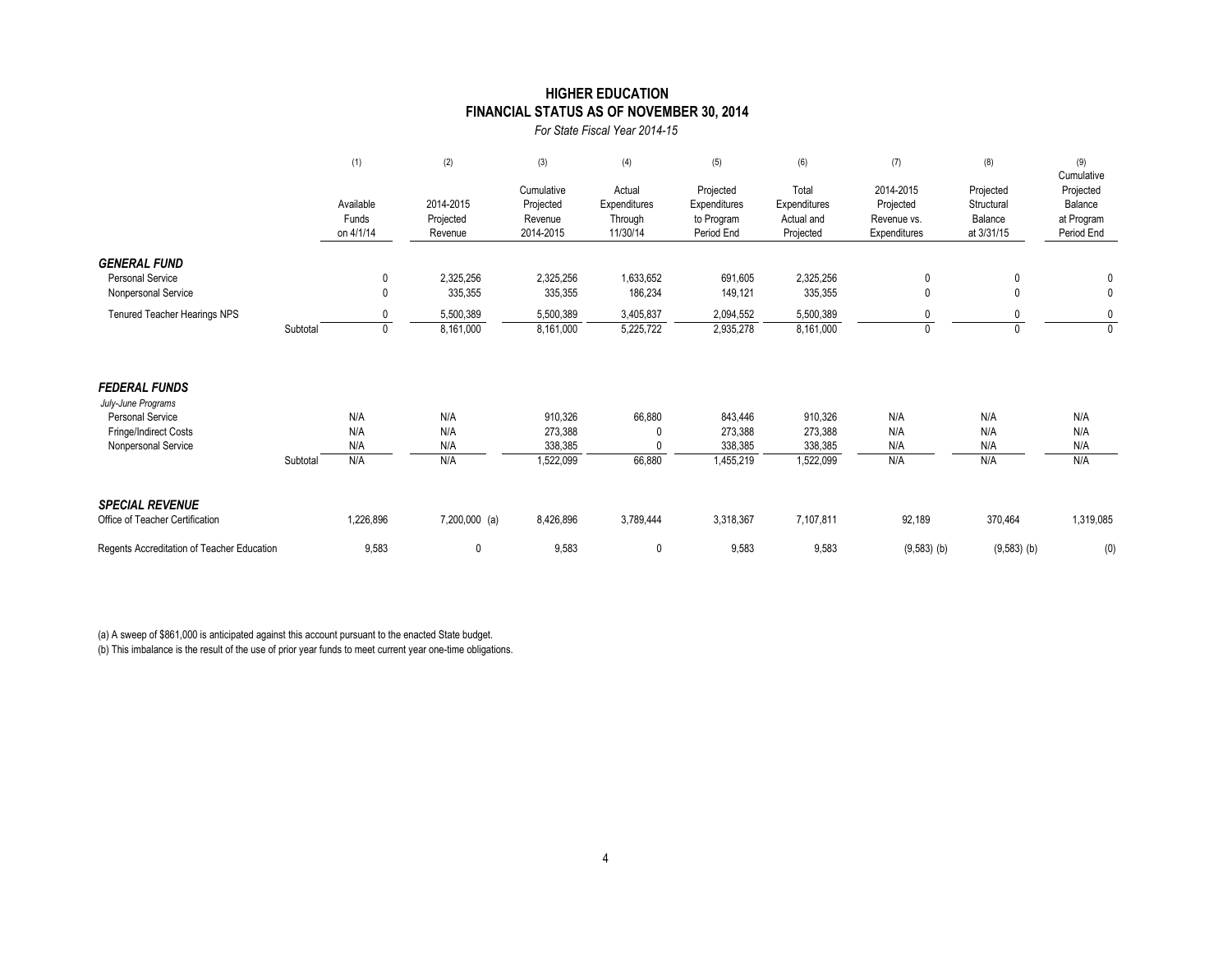|                                                    |          | (1)                             | (2)                               | (3)                                             | (4)                                           | (5)                                                          | (6)                                              | (7)                                                   | (8)                                              | (9)<br>Cumulative                                       |
|----------------------------------------------------|----------|---------------------------------|-----------------------------------|-------------------------------------------------|-----------------------------------------------|--------------------------------------------------------------|--------------------------------------------------|-------------------------------------------------------|--------------------------------------------------|---------------------------------------------------------|
|                                                    |          | Available<br>Funds<br>on 4/1/14 | 2014-2015<br>Projected<br>Revenue | Cumulative<br>Projected<br>Revenue<br>2014-2015 | Actual<br>Expenditures<br>Through<br>11/30/14 | Projected<br><b>Expenditures</b><br>to Program<br>Period End | Total<br>Expenditures<br>Actual and<br>Projected | 2014-2015<br>Projected<br>Revenue vs.<br>Expenditures | Projected<br>Structural<br>Balance<br>at 3/31/15 | Projected<br><b>Balance</b><br>at Program<br>Period End |
| <b>GENERAL FUND</b>                                |          |                                 |                                   |                                                 |                                               |                                                              |                                                  |                                                       |                                                  |                                                         |
| <b>Personal Service</b>                            |          | $\overline{0}$                  | 16,001,000                        | 16,001,000                                      | 10,057,567                                    | 5,943,433                                                    | 16,001,000                                       | $\pmb{0}$                                             | $\boldsymbol{0}$                                 | $\boldsymbol{0}$                                        |
| Nonpersonal Service                                |          | $\mathbf 0$                     | 10,010,000                        | 10,010,000                                      | 1,882,067                                     | 8,127,933                                                    | 10,010,000                                       | $\mathbf 0$                                           | 0                                                | $\overline{0}$                                          |
|                                                    | Subtotal | $\mathbf 0$                     | 26,011,000                        | 26,011,000                                      | 11,939,634                                    | 14,071,367                                                   | 26,011,000                                       | $\mathbf 0$                                           | $\mathbf 0$                                      | $\mathbf 0$                                             |
| <b>FEDERAL FUNDS</b><br>October-September Programs |          |                                 |                                   |                                                 |                                               |                                                              |                                                  |                                                       |                                                  |                                                         |
| <b>Personal Service</b>                            |          | N/A                             | N/A                               | 3,130,657                                       | 84,580                                        | 3,046,077                                                    | 3,130,657                                        | N/A                                                   | N/A                                              | N/A                                                     |
| <b>Fringe/Indirect Costs</b>                       |          | N/A                             | N/A                               | 2,321,560                                       |                                               | 2,321,560                                                    | 2,321,560                                        | N/A                                                   | N/A                                              | N/A                                                     |
| Nonpersonal Service                                |          | N/A                             | N/A                               | 3,598,078                                       |                                               | 3,598,078                                                    | 3,598,078                                        | N/A                                                   | N/A                                              | N/A                                                     |
|                                                    | Subtotal | N/A                             | N/A                               | 9,050,295                                       | 84,580                                        | 8,965,715                                                    | 9,050,295                                        | N/A                                                   | N/A                                              | N/A                                                     |
| July-June Programs (a)                             |          |                                 |                                   |                                                 |                                               |                                                              |                                                  |                                                       |                                                  |                                                         |
| <b>Personal Service</b>                            |          | N/A                             | N/A                               | 30,011,671                                      | 8,694,466                                     | 21,317,205                                                   | 30,011,671                                       | N/A                                                   | N/A                                              | N/A                                                     |
| <b>Fringe/Indirect Costs</b>                       |          | N/A                             | N/A                               | 26,684,182                                      | 2,177,204                                     | 24,926,410                                                   | 26,684,182                                       | N/A                                                   | N/A                                              | N/A                                                     |
| Nonpersonal Service                                |          | N/A                             | N/A                               | 197,346,601                                     | 17,371,177                                    | 179,975,424                                                  | 197,346,601                                      | N/A                                                   | N/A                                              | N/A                                                     |
|                                                    | Subtotal | N/A                             | N/A                               | 254,042,454                                     | 28,242,847                                    | 226,219,039                                                  | 254,042,454                                      | N/A                                                   | N/A                                              | N/A                                                     |
| <b>SPECIAL REVENUE</b>                             |          |                                 |                                   |                                                 |                                               |                                                              |                                                  |                                                       |                                                  |                                                         |
| State School for the Blind at Batavia              |          | $0$ (b)                         | 9,667,422                         | 9,667,422                                       | 6,834,842                                     | 2,832,580                                                    | 9,667,422                                        | $\pmb{0}$                                             | $\pmb{0}$                                        | $\bm{0}$                                                |
| State School for the Deaf at Rome                  |          | $0$ (b)                         | 9,323,738                         | 9,323,738                                       | 5,638,653                                     | 3,685,085                                                    | 9,323,738                                        | $\mathbf{0}$                                          | $\pmb{0}$                                        | $\mathbf 0$                                             |

(a) Includes Race to the Top funding.

(b) This is a reimbursable account. Carry-in balances are not reported for reimbursable accounts since these balances will ultimately be zero (allowing for processing time).

# **OFFICE OF P-12 FINANCIAL STATUS AS OF NOVEMBER 30, 2014**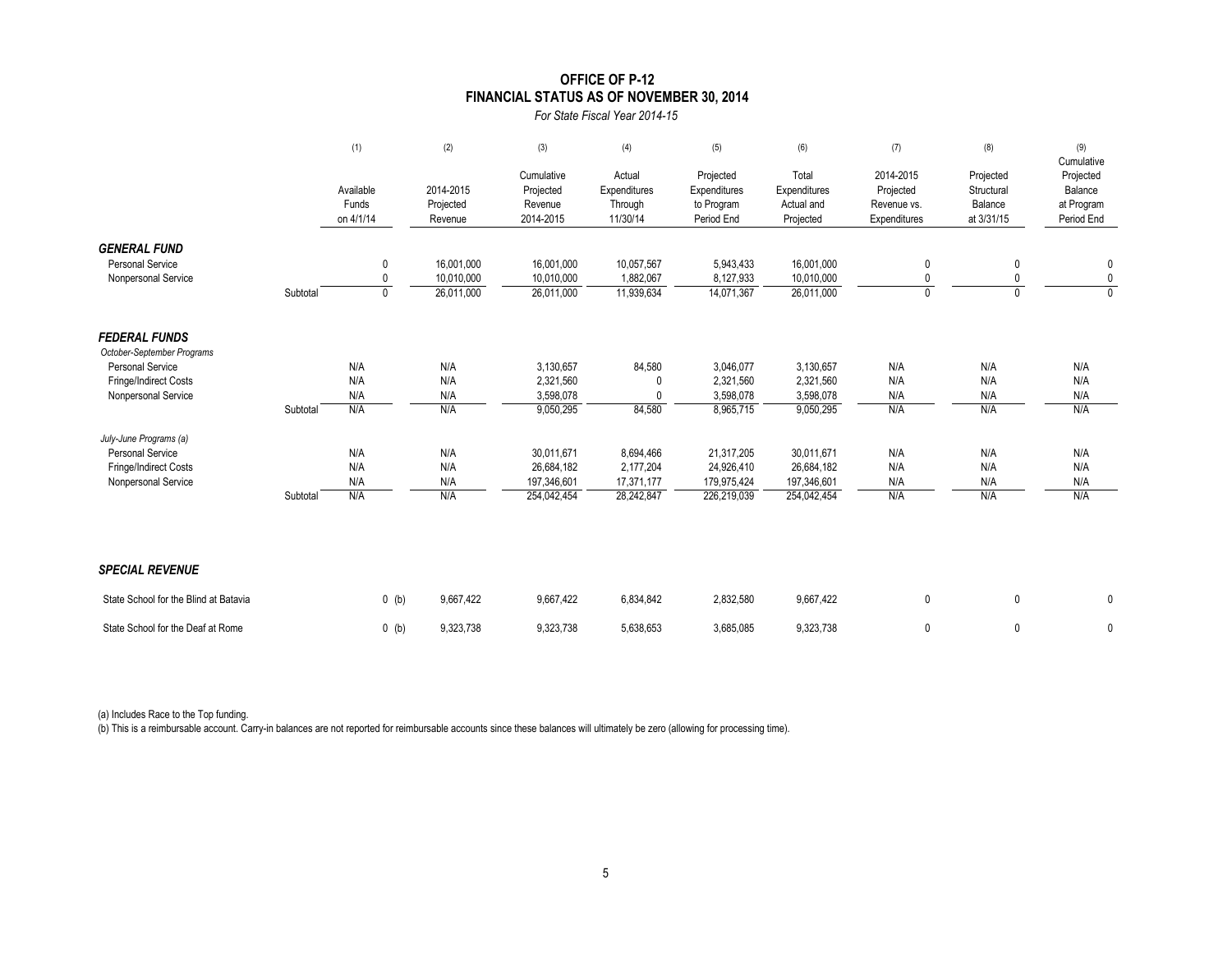|                                                                                   |          | (1)                             | (2)                               | (3)                                             | (4)                                           | (5)                                                          | (6)                                                     | (7)                                                   | (8)                                              | (9)<br>Cumulative                                       |
|-----------------------------------------------------------------------------------|----------|---------------------------------|-----------------------------------|-------------------------------------------------|-----------------------------------------------|--------------------------------------------------------------|---------------------------------------------------------|-------------------------------------------------------|--------------------------------------------------|---------------------------------------------------------|
|                                                                                   |          | Available<br>Funds<br>on 4/1/14 | 2014-2015<br>Projected<br>Revenue | Cumulative<br>Projected<br>Revenue<br>2014-2015 | Actual<br>Expenditures<br>Through<br>11/30/14 | Projected<br><b>Expenditures</b><br>to Program<br>Period End | Total<br><b>Expenditures</b><br>Actual and<br>Projected | 2014-2015<br>Projected<br>Revenue vs.<br>Expenditures | Projected<br>Structural<br>Balance<br>at 3/31/15 | Projected<br><b>Balance</b><br>at Program<br>Period End |
| <b>GENERAL FUND</b>                                                               |          |                                 |                                   |                                                 |                                               |                                                              |                                                         |                                                       |                                                  |                                                         |
| <b>Personal Service</b>                                                           |          | $\overline{0}$                  | 388,000                           | 388,000                                         | 221,195                                       | 166,805                                                      | 388,000                                                 |                                                       | 0                                                |                                                         |
| Nonpersonal Service                                                               |          | $\mathbf 0$                     | 305,000                           | 305,000                                         | 119,575                                       | 185,425                                                      | 305,000                                                 |                                                       |                                                  | $\mathbf 0$                                             |
|                                                                                   | Subtotal | $\Omega$                        | 693,000                           | 693,000                                         | 340,770                                       | 352,230                                                      | 693,000                                                 | ∩                                                     |                                                  | $\mathbf{0}$                                            |
| <b>FEDERAL FUNDS</b>                                                              |          |                                 |                                   |                                                 |                                               |                                                              |                                                         |                                                       |                                                  |                                                         |
| October-September Programs                                                        |          |                                 |                                   |                                                 |                                               |                                                              |                                                         |                                                       |                                                  |                                                         |
| <b>Personal Service</b>                                                           |          | N/A                             | N/A                               | 2,750,000                                       | 2,635,365                                     | 114,635                                                      | 2,750,000                                               | N/A                                                   | N/A                                              | N/A                                                     |
| <b>Fringe/Indirect Costs</b>                                                      |          | N/A                             | N/A                               | 1,899,150                                       | 1,356,667                                     | 542,483                                                      | 1,899,150                                               | N/A                                                   | N/A                                              | N/A                                                     |
| Nonpersonal Service                                                               |          | N/A                             | N/A                               | 900,000                                         | 297,959                                       | 602,041                                                      | 900,000                                                 | N/A                                                   | N/A                                              | N/A                                                     |
|                                                                                   | Subtotal | N/A                             | N/A                               | 5,549,150                                       | 4,289,991                                     | 1,259,159                                                    | 5,549,150                                               | N/A                                                   | N/A                                              | N/A                                                     |
| <b>SPECIAL REVENUE</b>                                                            |          |                                 |                                   |                                                 |                                               |                                                              |                                                         |                                                       |                                                  |                                                         |
| <b>Cultural Education Account</b>                                                 |          |                                 |                                   |                                                 |                                               |                                                              |                                                         |                                                       |                                                  |                                                         |
| <b>Office of Cultural Education-Operations</b><br><b>Local Government Records</b> |          | (3,854,222)                     | 31,100,000                        | 27,245,778                                      | 14,502,995                                    | 16,270,046                                                   | 30,773,041                                              | 326,959                                               | 406,937                                          | (3,527,263)                                             |
| Management Improvement Fund                                                       |          | $0$ (a)                         | $3,548,363$ (b)                   | 3,548,363                                       | 1,913,058                                     | 1,635,305                                                    | 3,548,363                                               | $\boldsymbol{0}$                                      | $\pmb{0}$                                        | $\mathbf 0$                                             |
| Records Management Program                                                        |          | 219,936                         | 2,041,214                         | 2,261,150                                       | 1,052,220                                     | 1,122,691                                                    | 2,174,911                                               | $(133, 697)$ (d)                                      |                                                  | 86,239                                                  |
| <b>Cultural Resource Survey Account</b>                                           |          | $0$ (c)                         | 8,149,641                         | 8,149,641                                       | 2,884,648                                     | 5,264,993                                                    | 8,149,641                                               |                                                       |                                                  |                                                         |
| <b>Education Museum Account</b>                                                   |          | 115,009                         | 842,051                           | 957,060                                         | 407,489                                       | 515,483                                                      | 922,972                                                 | $(80, 921)$ (d)                                       | 7,074                                            | 34,088                                                  |
| <b>Education Archives Account</b>                                                 |          | 55,324                          | 19,000                            | 74,324                                          | 11,700                                        | 23,800                                                       | 35,500                                                  | $(16,500)$ (d)                                        | 3,500                                            | 38,824                                                  |
| <b>Education Library Account</b>                                                  |          | 91,207                          | 50,000                            | 141,207                                         | 12,295                                        | 47,644                                                       | 59,939                                                  | $(9,939)$ (d)                                         | 2,001                                            | 81,268                                                  |
| <b>Grants and Bequests</b>                                                        |          | 135,941                         |                                   | 135,941                                         | 21,852                                        | 59,113                                                       | 80,965                                                  | $(80,965)$ (d)                                        |                                                  | 54,976                                                  |
| <b>Archives Partnership Trust</b>                                                 |          | $108,033$ (e)                   | 620,526                           | 728,559                                         | 282,387                                       | 338,139                                                      | 620,526                                                 |                                                       | 0                                                | 108,033                                                 |
| Summer School for the Arts                                                        |          | 318,277                         | 675,333                           | 993,610                                         | 849,717                                       | 91,517                                                       | 941,234                                                 | $(265,901)$ (d)                                       | 13,099                                           | 52,376                                                  |

(a) The Local Government Records Management account carry-in is not reported because the revenue in this account supports both the administrative costs reported here and a larger Aid to Localities grant program, not reflec (b) A sweep of \$782,000 is anticipated against this account pursuant to the enacted State budget.

(c) This is a reimbursable account. Carry-in balances are not reported for reimbursable accounts since these balances will ultimately be zero (allowing for processing time).

(d) This imbalance is the result of the use of prior year funds to meet current year one-time obligations.

(e) Excludes endowment funds.

### **CULTURAL EDUCATION FINANCIAL STATUS AS OF NOVEMBER 30, 2014**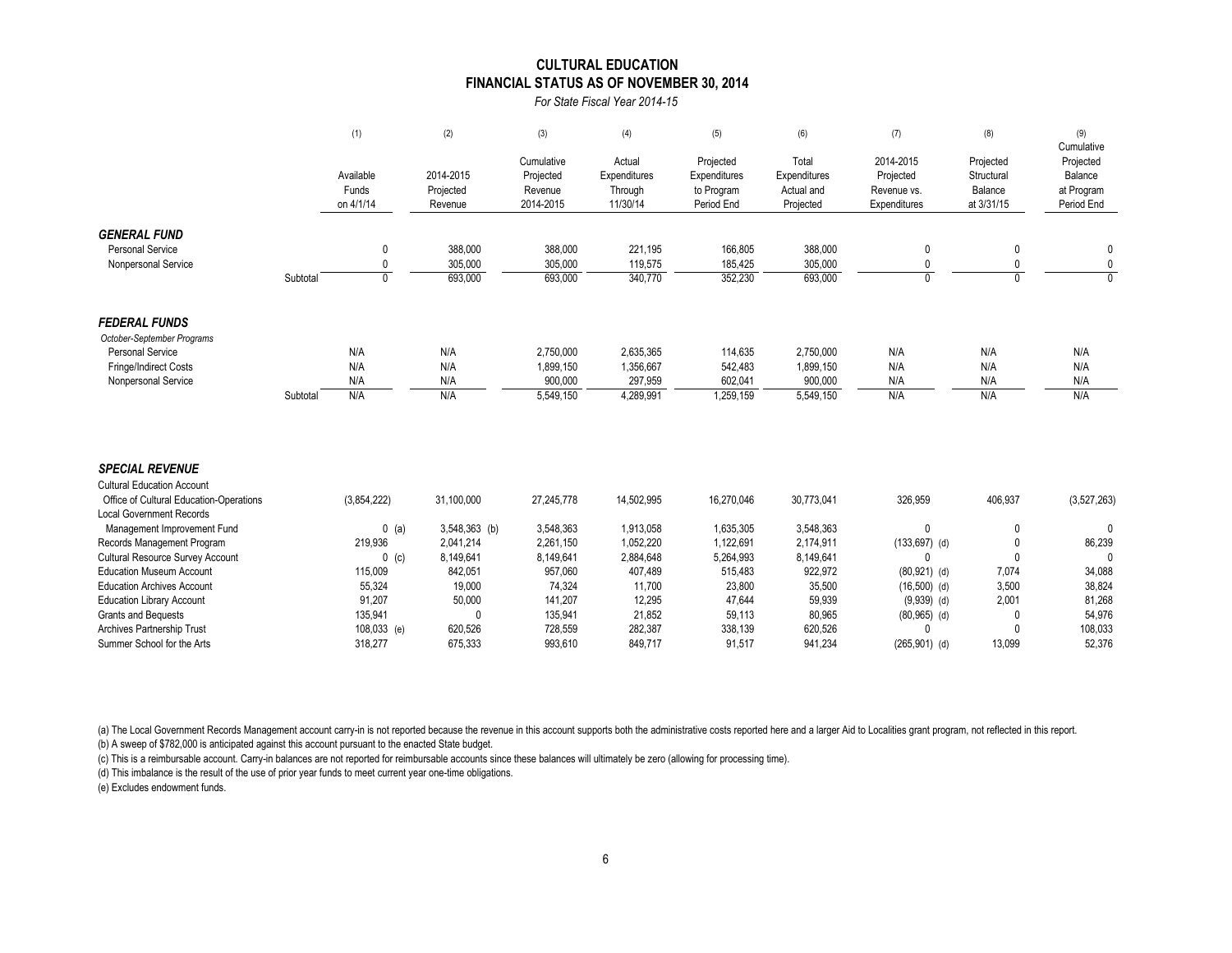|                                                                       |          | (1)                             | (2)                                 | (3)                                             | (4)                                           | (5)                                                   | (6)                                              | (7)                                                   | (8)                                              | (9)<br>Cumulative                                |
|-----------------------------------------------------------------------|----------|---------------------------------|-------------------------------------|-------------------------------------------------|-----------------------------------------------|-------------------------------------------------------|--------------------------------------------------|-------------------------------------------------------|--------------------------------------------------|--------------------------------------------------|
|                                                                       |          | Available<br>Funds<br>on 4/1/14 | 2014-2015<br>Projected<br>Revenue   | Cumulative<br>Projected<br>Revenue<br>2014-2015 | Actual<br>Expenditures<br>Through<br>11/30/14 | Projected<br>Expenditures<br>to Program<br>Period End | Total<br>Expenditures<br>Actual and<br>Projected | 2014-2015<br>Projected<br>Revenue vs.<br>Expenditures | Projected<br>Structural<br>Balance<br>at 3/31/15 | Projected<br>Balance<br>at Program<br>Period End |
| <b>GENERAL FUND</b><br><b>Personal Service</b><br>Nonpersonal Service | Subtotal | $\mathbf{0}$<br>$\Omega$        | 6,389,000<br>2,252,000<br>8,641,000 | 6,389,000<br>2,252,000<br>8,641,000             | 3,056,529<br>1,121,742<br>4,178,271           | 3,332,471<br>1,130,258<br>4,462,729                   | 6,389,000<br>2,252,000<br>8,641,000              | $\mathbf 0$<br>$\mathbf{0}$                           | $\pmb{0}$                                        | $\mathbf 0$<br>$\mathbf 0$<br>$\Omega$           |
| <b>SPECIAL REVENUE</b>                                                |          |                                 |                                     |                                                 |                                               |                                                       |                                                  |                                                       |                                                  |                                                  |
| <b>Cost Recovery Account</b>                                          |          | 2,480,544                       | 18,200,000                          | 20,680,544                                      | 14,463,980                                    | 4,295,429                                             | 18,759,409                                       | $(559, 409)$ (a)                                      | 440,591                                          | 1,921,135                                        |
| Automation and Printing (IT)                                          | Subtotal | 1,654,332<br>4,134,876          | 16,500,000<br>34,700,000            | 18, 154, 332<br>38,834,876                      | 13,000,435<br>27,464,415                      | 4,538,822<br>8,834,251                                | 17,539,257<br>36,298,666                         | $(1,039,257)$ (a)<br>(1,598,666)                      | 743<br>441,334                                   | 615,075<br>2,536,210                             |
| <b>State Operations Total:</b>                                        |          | 4,134,876                       | 43,341,000                          | 47,475,876                                      | 31,642,686                                    | 13,296,980                                            | 44,939,666                                       | (1,598,666)                                           | 441,334                                          | 2,536,210                                        |
| <b>FEDERAL FUNDS</b><br>July-June Programs                            |          |                                 |                                     |                                                 |                                               |                                                       |                                                  |                                                       |                                                  |                                                  |
| <b>Personal Service</b><br>Nonpersonal Service                        | Subtotal | N/A<br>N/A<br>N/A               | N/A<br>N/A<br>N/A                   | 5,180,788<br>347,500<br>5,528,288               | 1,346,748<br>20,531<br>1,367,279              | 3,834,040<br>326,969<br>4,161,009                     | 5,180,788<br>347,500<br>5,528,288                | N/A<br>N/A<br>N/A                                     | N/A<br>N/A<br>N/A                                | N/A<br>N/A<br>N/A                                |
|                                                                       |          |                                 |                                     |                                                 |                                               |                                                       |                                                  |                                                       |                                                  |                                                  |

(a) This imbalance is the result of the use of prior year funds to meet current year one-time obligations.

## **FINANCIAL STATUS AS OF NOVEMBER 30, 2014 OPERATIONS AND MANAGEMENT SERVICES**